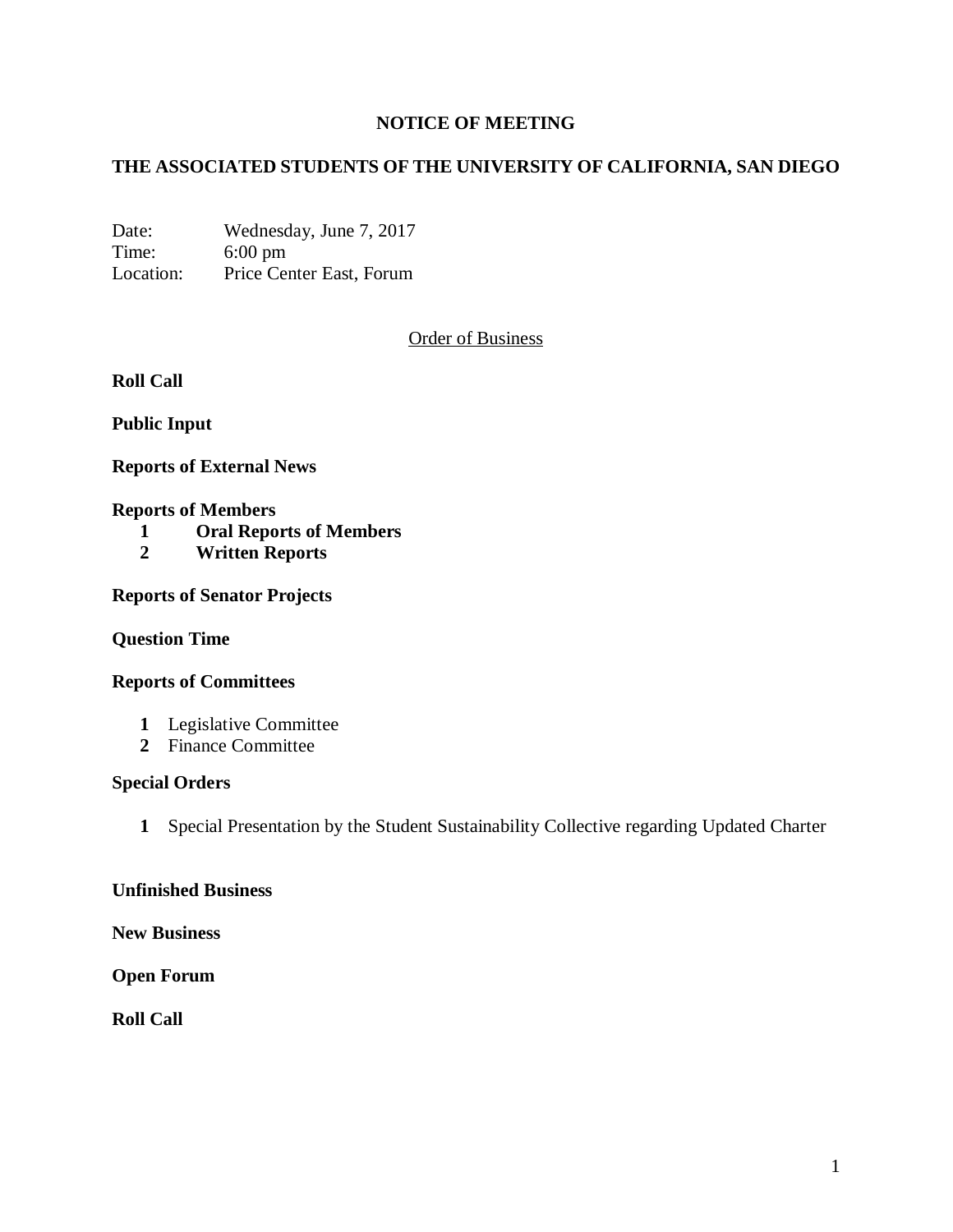## Bills in Committee

### **Legislative Committee**

**L1** Appointment of TBD as Associate Vice President of Environmental Justice Affairs effective Friday Week 9 until appointment of successor. Sponsored by Lesly Figueroa

**L2** Student Sustainability Collective Charter. Sponsored by Lesly Figueroa (Attachment 1)

**L3** Appointment of Edmund Lau as the SSC Director of Internal Development effective 6/9/17 until Spring 2018 Friday of Week 10. Sponsored by Lesly Figueroa

**L4** Appointment of Justine Bui as the SSC Director of Internal Development effective 6/9/17 until Spring 2018 Friday of Week 10. Sponsored by Lesly Figueroa

**L5** Appointment of Eliya Baron Lopez as the SSC Director of Operations and Resources effective 6/9/17 until Spring 2018 Friday of Week 10. Sponsored by Lesly Figueroa

**L6** Appointment of Liva Limon as the SSC Director of Media and Marketing effective 6/9/17 until Spring 2018 Friday of Week 10. Sponsored by Lesly Figueroa

**L7** Appointment of Rhiannon Koh as the SSC Director of Media and Marketing effective 6/9/17 until Spring 2018 Friday of Week 10. Sponsored by Lesly Figueroa

**L8** Appointment of Emma Schoenthal as the SSC Director of TGIF & Finance effective 6/9/17 until Spring 2018 Friday of Week 10. Sponsored by Lesly Figueroa

**L9** Appointment of Rachel Smith as the SSC Director of Energy & Waste effective 6/9/17 until Spring 2018 Friday of Week 10. Sponsored by Lesly Figueroa

**L10** Appointment of Luis Gonzalez as the SSC Director of Civil and Human Rights effective 6/9/18 until Spring 2017 Friday of Week 10. Sponsored by Lesly Figueroa

**L11** Appointment of Zoe Sebright as the SSC Director of Water effective 6/9/17 until Spring 2018 Friday of Week 10. Sponsored by Lesly Figueroa

**L12** Appointment of Kathryn Link-Oberstar as the SSC Director of Corporate Accountability effective 6/9/17 until Spring 2018 Friday of Week 10. Sponsored by Lesly Figueroa

**L13** Appointment of Damin Curtis as the SSC Director of Food effective 6/9/17 until Spring 2018 Friday of Week 10. Sponsored by Lesly Figueroa

**L14** Appointment of Annica Ly as the SSC Director of Public Health effective 6/9/17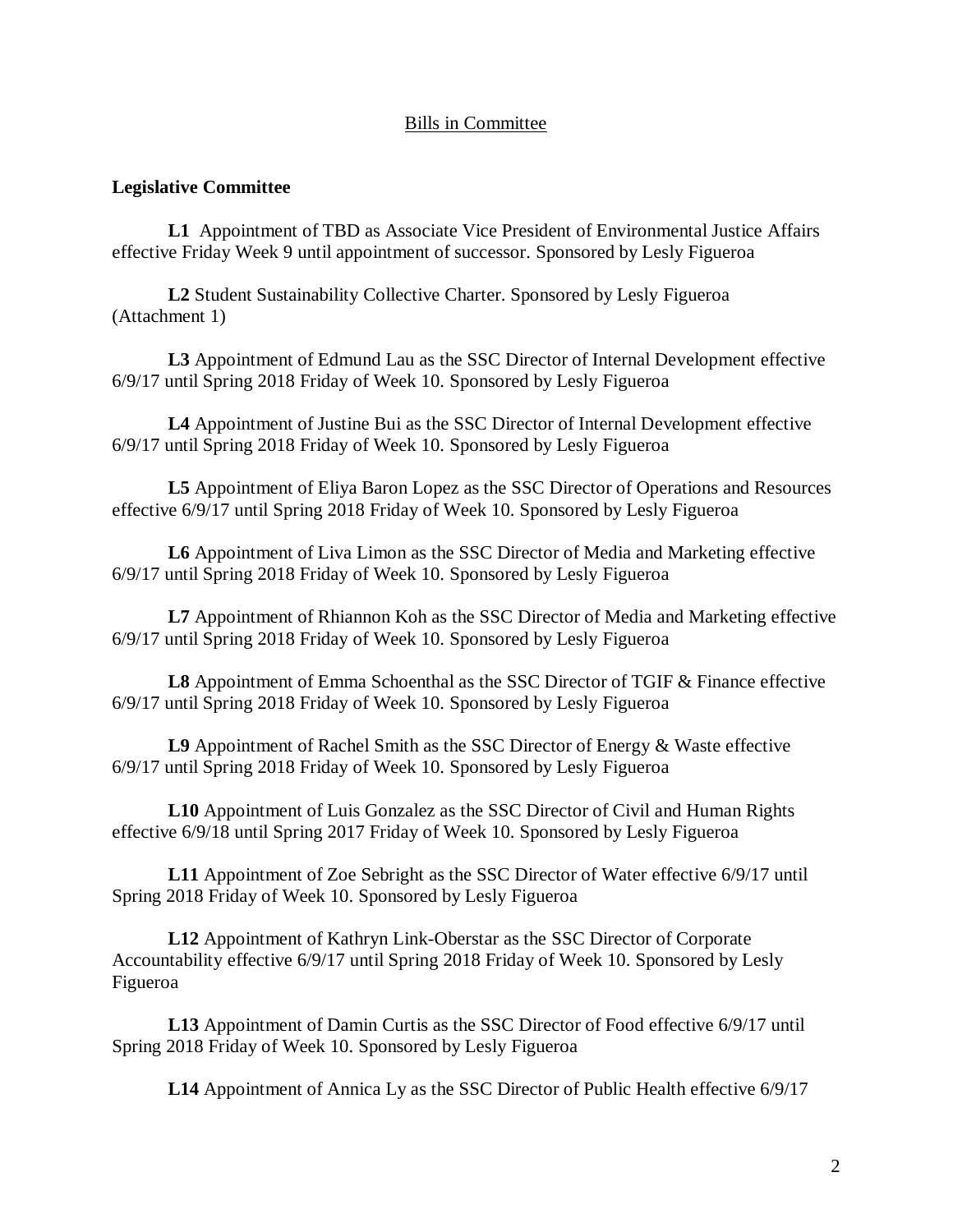until Spring 2018 Friday of Week 10. Sponsored by Lesly Figueroa

**L15** Appointment of Jasmine Sabei as the SSC Director of Urban Development and Transportation effective 6/9/17 until Spring 2018 Friday of Week 10. Sponsored by Lesly Figueroa

**L16** Resolution in Support of the Critical Gender Studies Department. Sponsored by Lesly Figueroa (Attachment Forthcoming)

**L17** Appointment of Alexa (Al-e) McWhorter as TTV Co-Station Manager effective immediately until appointment of successor. Sponsored by Andrew Thai

**L18** Appointment of Noalyn Valerio as TTV Co-Station Manager effective immediately until appointment of successor. Sponsored by Andrew Thai

**L19** Appointment of Kenji Bennet as TTV Director of Internal Affairs effective immediately until appointment of successor. Sponsored by Andrew Thai

**L20** Appointment of Kelli Rice as TTV Director of External Affairs effective immediately until appointment of successor. Sponsored by Andrew Thai

**L21** Appointment of Trae Whyte as TTV Director of Staff Development effective immediately until appointment of successor. Sponsored by Andrew Thai

**L22** Appointment of Bijan Farahani as KSDT Computer Engineer effective immediately until appointment of successor. Sponsored by Andrew Thai

**L23** Appointment of Natalia Cameroni as KSDT Secretary effective immediately until appointment of successor. Sponsored by Andrew Thai

**L24** Appointment of Tzinti Aguirre-Medina as KSDT Design Director effective immediately until appointment of successor. Sponsored by Andrew Thai

**L25** Appointment of Raymond Stachowiak as KSDT Music Director effective immediately until appointment of successor. Sponsored by Andrew Thai

**L26** Appointment of Patty Cuen as KSDT General Manager effective immediately until appointment of successor. Sponsored by Andrew Thai

**L27** Appointment of Karen Liou as KSDT Promotions/Production Manager effective immediately until appointment of successor. Sponsored by Andrew Thai

**L28** Appointment of Tennyson Holloway as KSDT General Manager effective immediately until appointment of successor. Sponsored by Andrew Thai

**L29** Appointment of Anser Abbas as KSDT Programming Director effective immediately